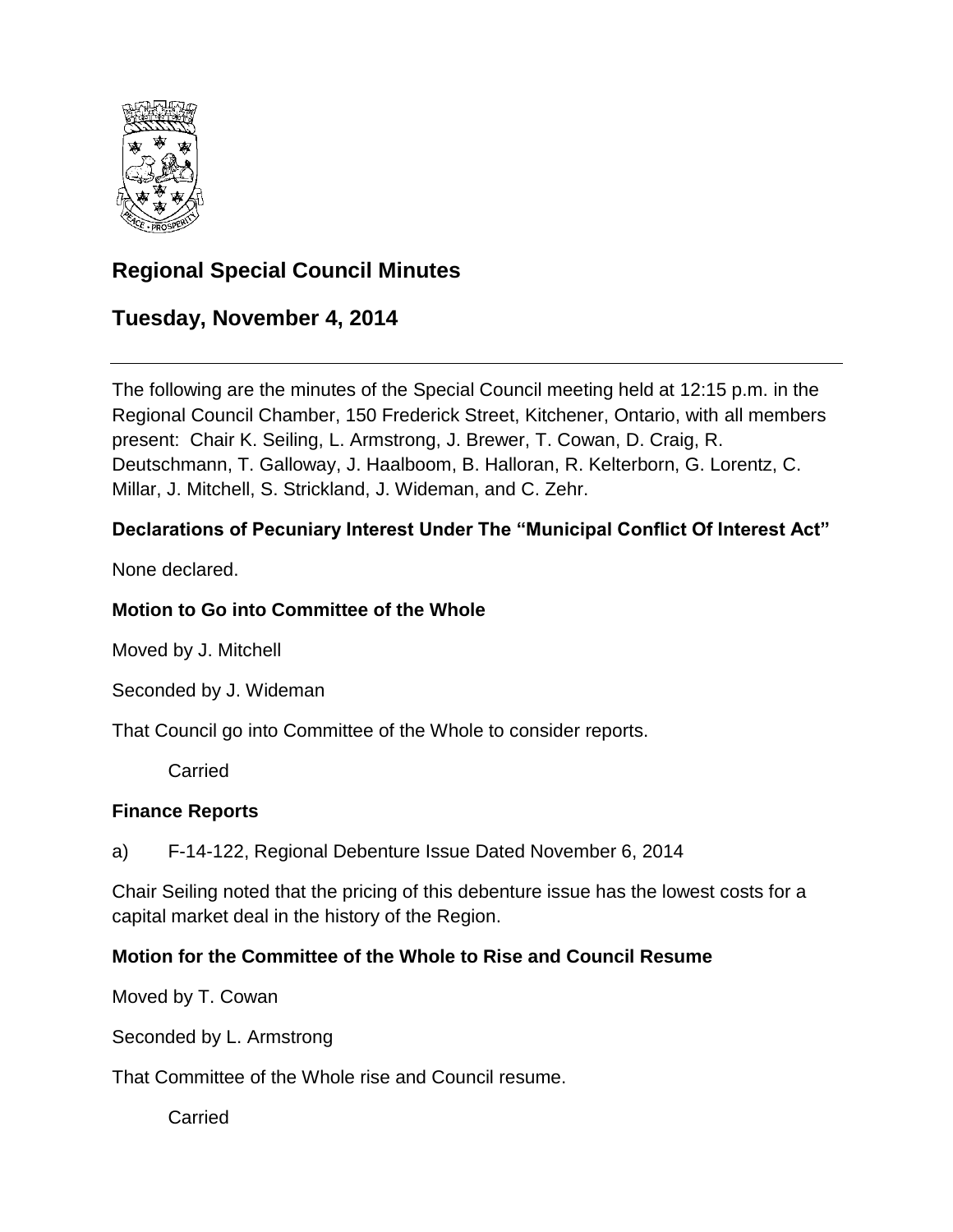#### **Motion to Adopt Proceedings of Committee of the Whole**

Moved by G. Lorentz

Seconded by S. Strickland

That Council adopt the proceeding of the Committee of the Whole.

Carried

#### **Other Business**

Councillor Craig advised that he would not be able to attend the last Council meeting of the term November  $19<sup>th</sup>$ . He thanked members of Council for their dedication and efforts over the past 4 years.

#### **Enactment of By-Laws – (First, Second & Third Readings)**

Moved by B. Halloran

Seconded by T. Cowan

- a) That a By-law to By-law to authorize the borrowing upon ten year instalment debentures in the principal amount of \$506,000 for a capital work of The Corporation of the City of Cambridge be read a first, second and third time, finally passed and numbered 14-061 signed by the Regional Chair and Regional Clerk and sealed with the Regional Seal.
- b) That a By-law to By-law to authorize the borrowing upon ten year instalment debentures in the aggregate principal amount of \$1,672,000 for capital works of The Corporation of the City of Kitchener be read a first, second and third time, finally passed and numbered 14-062 signed by the Regional Chair and Regional Clerk and sealed with the Regional Seal.
- c) That a By-law to By-law to authorize the borrowing upon ten year instalment debentures in the aggregate principal amount of \$9,442,000 for capital works of The Corporation of the City of Waterloo be read a first, second and third time, finally passed and numbered 14-063 signed by the Regional Chair and Regional Clerk and sealed with the Regional Seal.
- d) That a By-law to By-law to authorize the borrowing upon instalment debentures in the aggregate principal amount of \$53,380,000 (ten year instalment debentures in the principal amount of \$24,154,000 and twenty year instalment debentures in the principal amount of \$29,226,000) for capital works of The Regional Municipality of Waterloo be read a first, second and third time, finally passed and numbered 14-